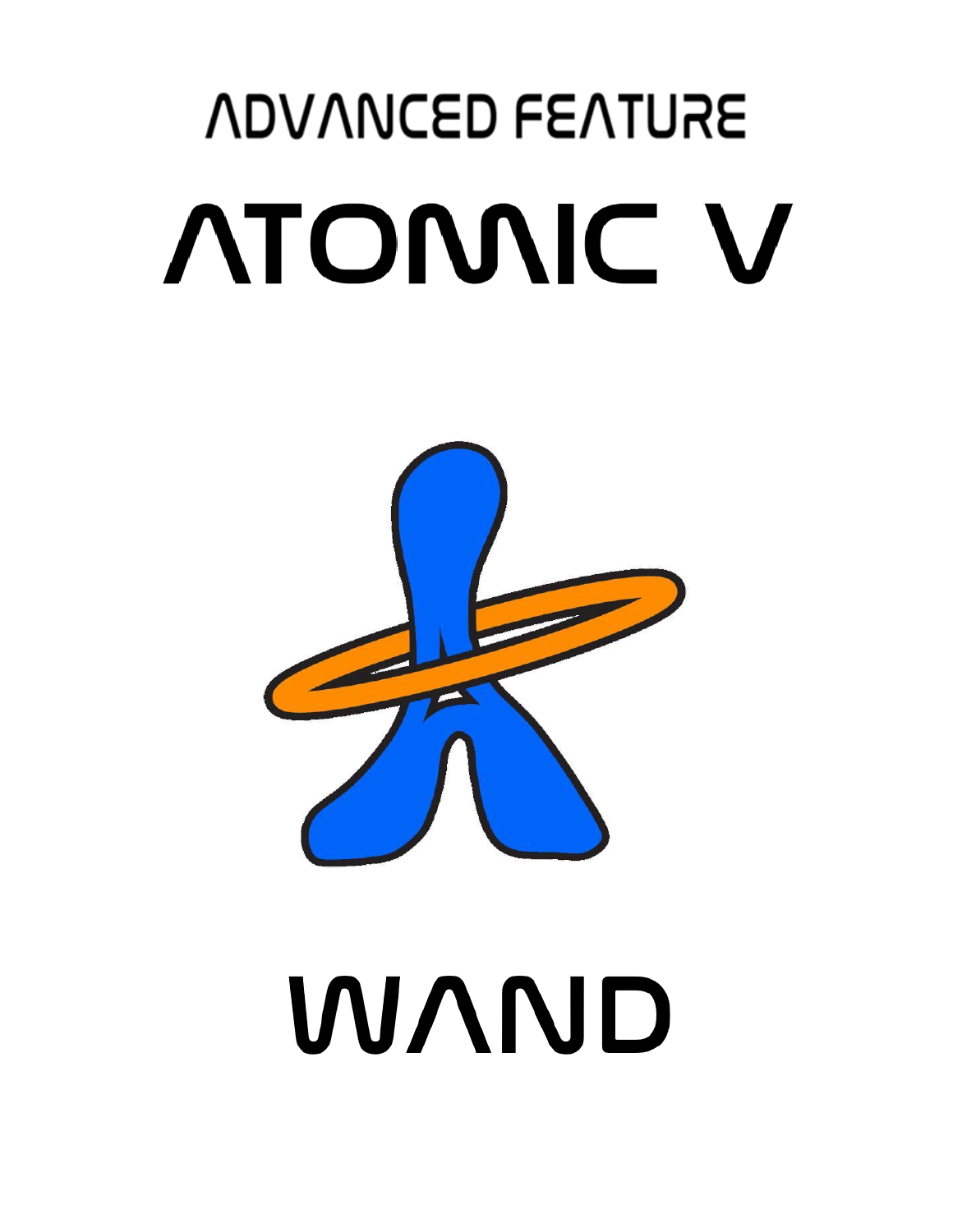

# Thank you!

We appreciate your purchase, which supports our continued development of fun and innovative LED props. We hope that you enjoy our products as much as we enjoy creating them! This smart prop was handcrafted at our workshop in Arvada, Colorado. We back our workmanship with a 1 year warranty. If you experience any problems with this product, visit

## **[https://shop.astralwands.com/pages/service](https://shop.astralhoops.com/pages/service)**

or contact us at

**s[upport@astralwands.com](mailto:Support@astralhoops.com)**

# **We're happy to assist you!**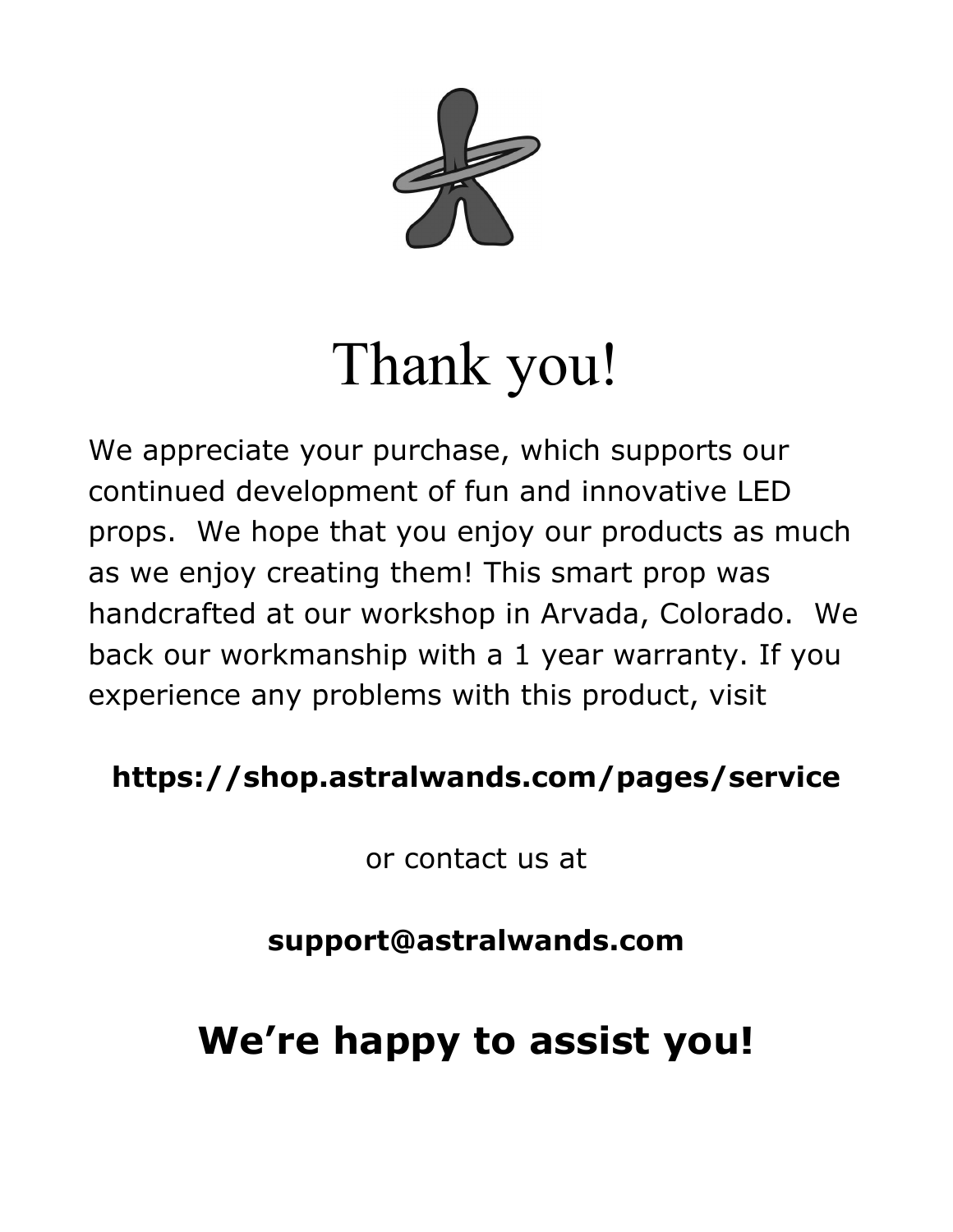### **Astral Atomic V-AF Wand Instructions**

#### **Charging**

Your hoop comes with a USB-C connection for charging located inside the tubing. A light on the hoop will show red while the hoop is charging. When the hoop is charged, the light will turn off. Charging takes about two to three hours if the hoop is completely dead.

#### **Using your wand**

#### **Restringing**

The wand comes with a short string installed. You can restring the wand with a long string if you prefer. We don't recommend using a finger loop with a long string since it might not be able to withstand the additional force.

#### Turning it on and off

To turn on your wand, press inward on the joystick and the wand will display the first Mega Mix pattern. You can also hold the joystick in for one second and the first violet Mega Mix menu will appear. These lights represent the first pattern selection menu. To turn off your wand, push inwards on the joystick and hold until the battery meter turns off.

#### Selecting a pattern(joystick)

Hold the wand with your index finger on the joystick and the menu lights going out away from you. When in the pattern selection menu, each light on the wand represents a different pattern. You can click the joystick left/right and forward/back to move the cursor around this menu. To run the selected pattern, press the joystick inwards. You can access the menu again from any running pattern by holding the joystick to the left for one second.

#### Brightness(joystick)

The Atomic V-AF has a brightness control to allow you to set the intensity and manage battery life. To access the brightness menu, hold the joystick back towards you for one second while playing a pattern. Eight blue dots in the brightness menu represent the seven brightness levels. Move the cursor up and down, and press inwards to select. Crank it up for a dazzling performance or bump it down to conserve battery power.

#### Battery meter(joystick)

Your wand also has a battery meter. When playing a pattern, push in on the joystick and a series of dots ranging from green to yellow to red will appear. These represent how much charge is left on your battery. Continue to hold the joystick and the wand will turn off.

#### Selecting a pattern(remote)

Hold the hoop with the menu lights going out away from you. When in the selection menu, each light on the hoop represents a different pattern. Use the left, right, forward, and back buttons on the remote to move the cursor around the menus. To run the selected pattern, press OK on the remote. To return to the menu again press the menu button (The 3 lines in the upper right corner) on the remote.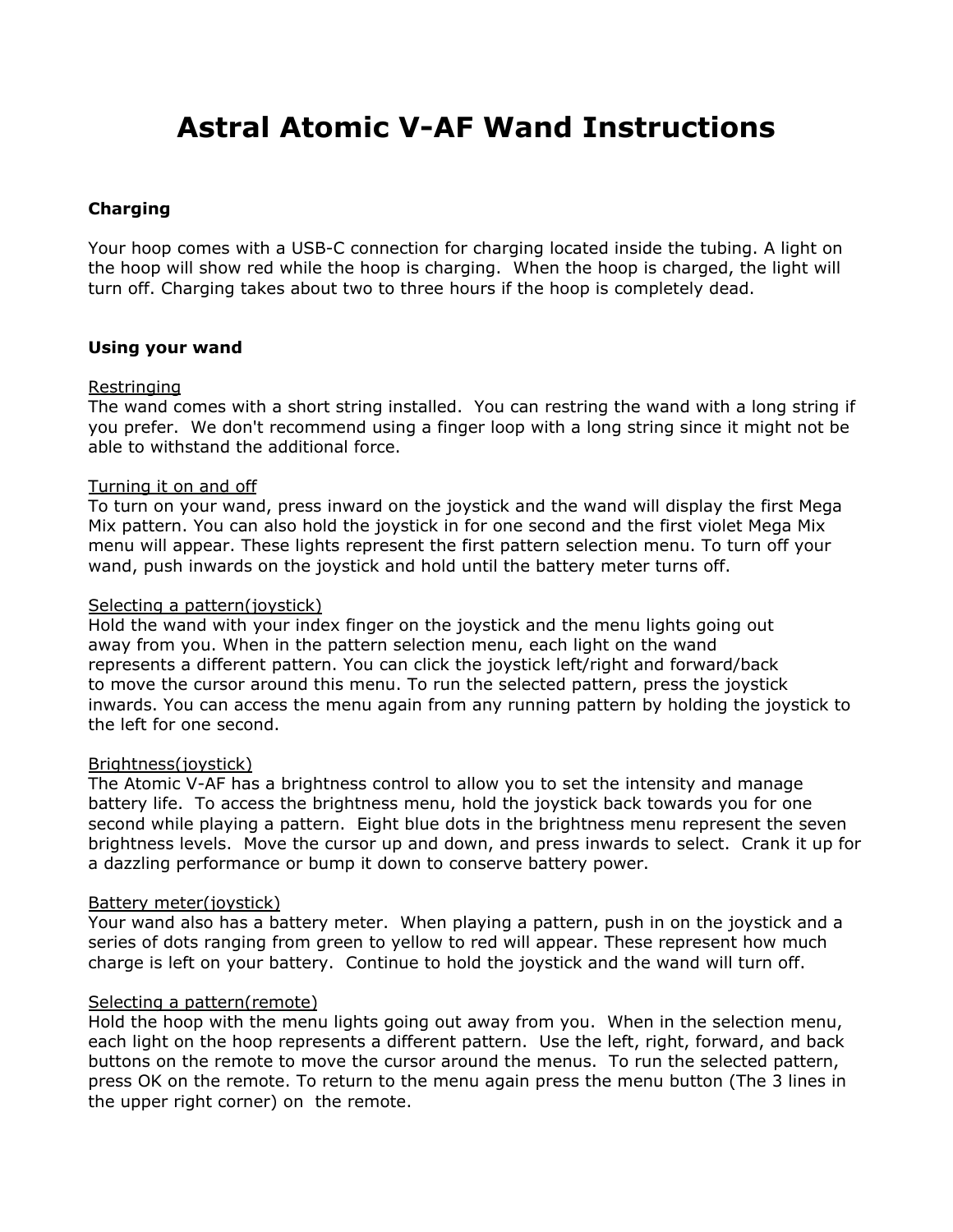#### Brightness(remote)

The Atomic V has a brightness control to allow you to set the intensity and manage battery life. To access the brightness menu, press the brightness button (the sun in the lower right corner) on the remote. Eight blue dots in the brightness menu represent the eight brightness levels. Move the cursor up and down, and press OK on the remote to select.

#### Battery meter(remote)

Your hoop also has a battery meter. Press the battery button on the remote and a series of dots ranging from green to yellow to red will appear. These represent how much charge is left on your battery.

#### Customization

Each pattern can be customized to a wide variety of color and speed settings. Once you are playing a pattern, press the rabbit or sloth buttons on the remote to change the speed. Press the left or right painters pallet buttons on the remote to change the color. The customized pattern can be saved to the preset menus using the directions above.

#### Mega Mixes (the violet menu)

The Mega Mix patterns create a unique and continuous mix of patterns each time you use them. See the Mega Mix chart below for more details.

#### Presets (the aquamarine and lavender menus)

The Atomic V has two menus where you can save up to 30 of your favorite patterns for quick access in two different menus. These menus are aquamarine and lavender and are found in the second and third menus. If you try to select a location in either preset menu that does not already have a pattern stored, the cursor will blink red.

To store patterns in the preset menu: first, go to the pattern you would like to store. While the pattern is running, hold the joystick forward for one second. The 15 aquamarine preset locations will now be displayed. Move the cursor to your choice of the 30 locations in either the aquamarine or lavender menus and push inwards to save it. The wand will then go back to running that pattern and it will be stored in the chosen preset location for later access. If you choose a location that already has a pattern stored in it, that preset will be overwritten with the new pattern.

#### **Customization**

Each pattern can be customized to a wide variety of color and speed settings. Once you are playing a pattern, tap left or right to customize the color of the pattern. Tap forward to speed up the pattern or back to slow it down. When you find a customized pattern you like, you can save it to your preset menu(s) by following the directions above.

#### Random and Scan modes

There is an orange random mode located on menus 3-7. This mode will randomly generate a new pattern every time you select it. There are three scan modes at the end of each menu after the Mega Mixes. The lime green mode will play each pattern in that menu for 10 seconds. The pink mode will scan through each pattern in that menu for 10 seconds with a rainbow fade background. The purple mode will scan through each pattern in that menu for 10 seconds with a rainbow flash background.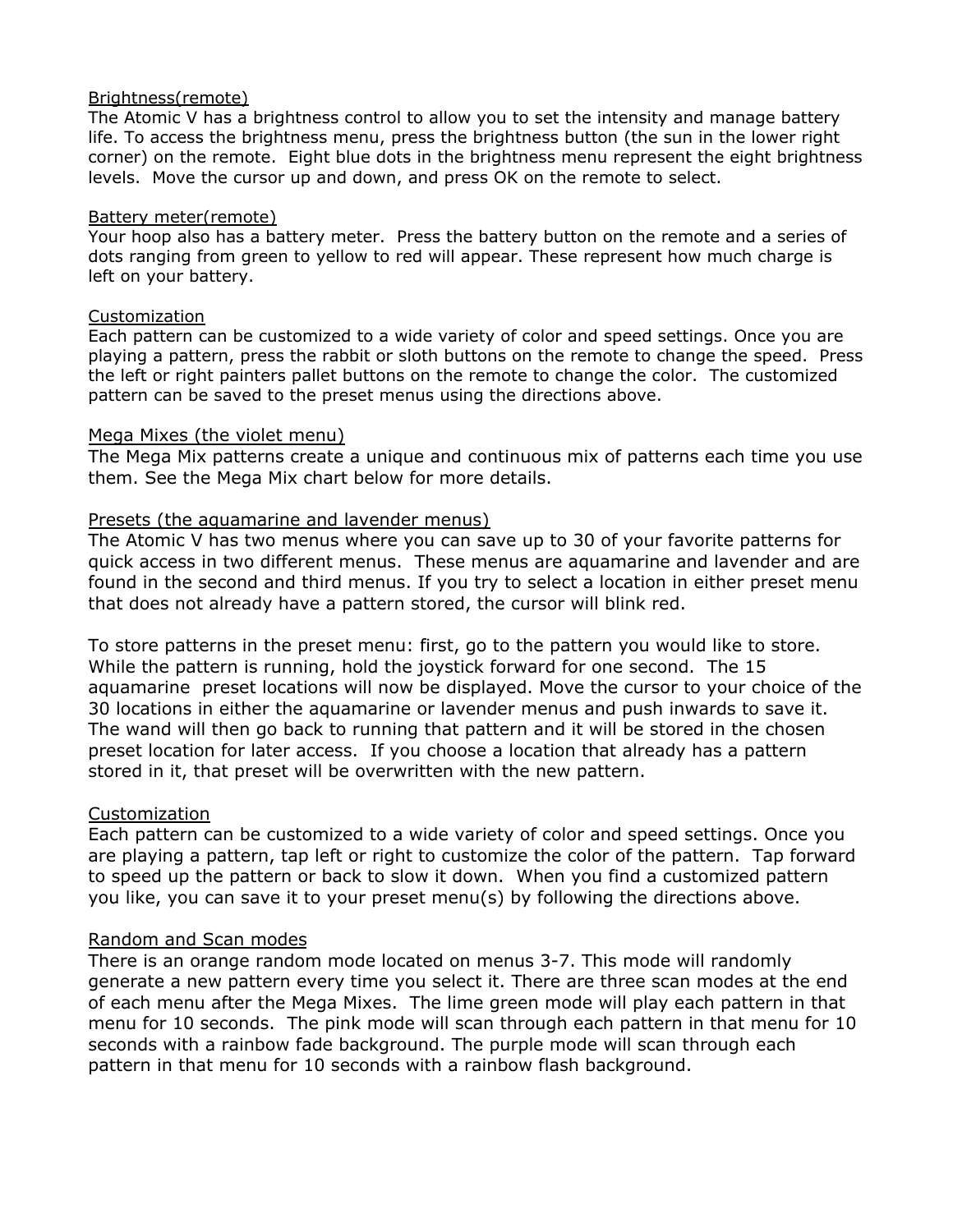#### **Atomic App for iPhone and Android**

The last hot pink menu can store up to 30 custom patterns that you can create using the Atomic App on your iPhone or Android smartphone.

With the app, you can also:

- \* Control multiple wands at the same time.
- \* Design new patterns and send them instantly to the wand.
- \* Create and upload large images with millions of colors.
- \* Load images from your phone and edit them with the Designer.
- \* Take pictures and send them to the wand.
- \* Update the wand firmware to get new features directly from your phone

#### **Get the App!**

Search for "Astral Hoops" in the Google Play and Apple App Store.

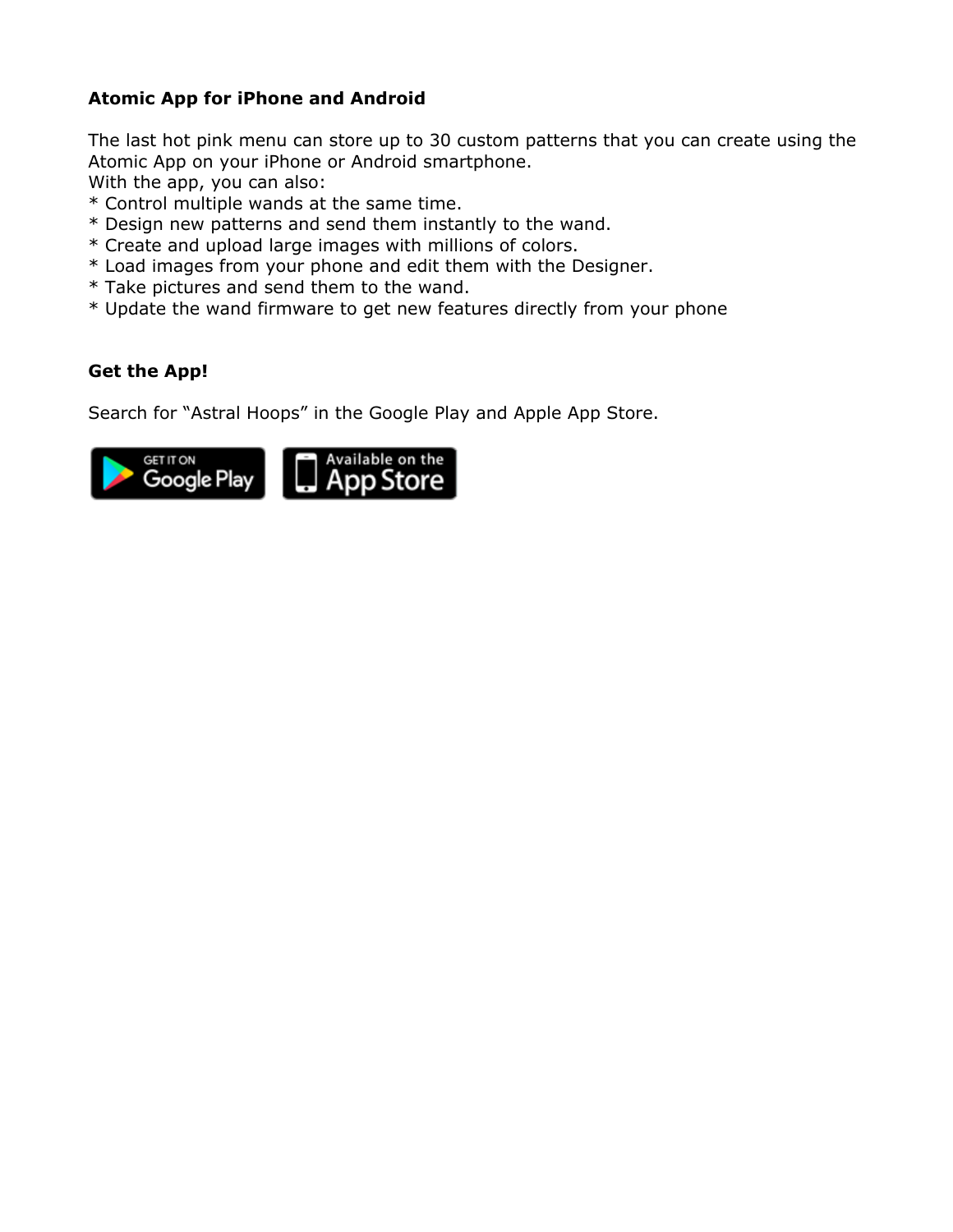| <b>Menu</b> | <b>Menu Description</b> |
|-------------|-------------------------|
| Violet      | Mega Mixes              |
| Aquamarine  | Preset 1                |
| Lavender    | Preset 2                |
| Red         | Solids                  |
| Orange      | <b>Linear Spins</b>     |
| Yellow      | Non-Linear Spins        |
| Green       | Sparkles and Comets     |
| Aqua        | Mash-ups                |
| <b>Blue</b> | <b>Classic POVs</b>     |
| Purple      | <b>Atomic V POVs</b>    |
| Hot Pink    | Designer                |

| <b>Position</b> | <b>Mega Mix Pattern Descriptions</b>          |
|-----------------|-----------------------------------------------|
| 1               | Mix All                                       |
| $\overline{2}$  | <b>Spins</b>                                  |
| 3               | Spins with backgrounds                        |
| 4               | Spins with sparkles                           |
| 5               | Spins with backgrounds and sparkles           |
| 6               | POV with spins                                |
| 7               | POV with backgrounds                          |
| 8               | POV with sparkles                             |
| 9               | POV with backgrounds and sparkles             |
| 10              | POV with spins, backgrounds and sparkles      |
| 11              | Designer with spins                           |
| 12              | Designer with backgrounds                     |
| 13              | Designer with sparkles                        |
| 14              | Designers with backgrounds and sparkles       |
| 15              | Designer with spins, backgrounds and sparkles |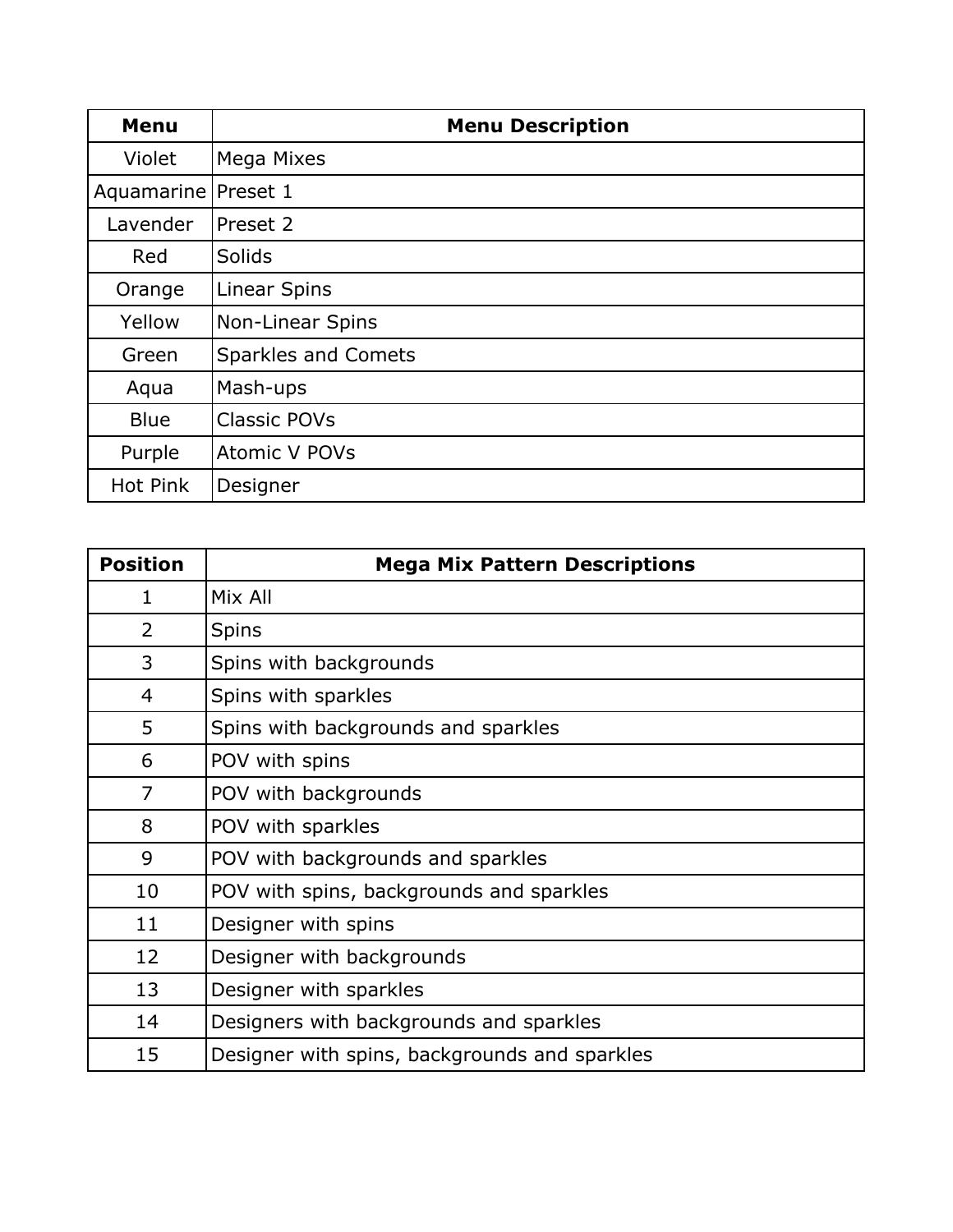### **Astral Wand Care Instructions**

- Avoid getting it wet or exposing it to damp conditions.
- Store at room temperature (60 to 85 degrees Fahrenheit).

• Avoid prolonged exposure to direct sunlight or excessive heat such as a car parked in the sun on a hot summer day.

• Avoid exposure to extreme cold. Cold tubing can become more brittle and will fail with less force than at room temperature.

• It's important to understand the physical limits of your LED prop. Repeated impacts into a hard surface can cause damage over time.

• Place tape over exposed switches when using in dirty or sandy conditions. Switches don't like dirt or sand.

• Use only the charging adapter that came with your LED prop. Unplug it after charging.

• Don't store your LED prop with the battery completely drained. This can shorten the battery life.

• Using your wand on a soft surface such as grass or carpet is best. It is designed to be durable, but use care not to excessively beat it or throw it at the ground.

• Love your Astral Wand and it will love you back!

## **LI-ION BATTERY WARNING**

This product may contain a Li-ion battery. We use advanced protection circuitry to protect the wand and batteries in the event of a problem and minimize dangers. However, Li-ion batteries can catch fire and/or explode if misused or exposed to conditions such as water or extreme heat. Please read and understand the following cautions so you can enjoy safe and proper use of your wand.

Never store your LED prop inside your car in extreme temperatures.

Do NOT expose to direct sunlight for extended periods.

Do NOT expose to other extreme heat or flame.

Storing at room temperature between 40 and 80 degrees F is best.

Don't leave an LED prop with a dead battery for an extended period.

Charge battery every 2 months when not in use to keep it fresh.

Never leave a charging LED prop unattended.

If the battery or the tubing around the battery becomes hot, swells, smokes, leaks, or is punctured, turn the wand off, disconnect it from the charger, and put it in a safe place to observe it for approximately 15 minutes.

If the battery has been damaged, do not turn on or charge the wand.

Never expose wand to moisture. If the wand does get wet, allow it to dry thoroughly and ensure there is no moisture trapped inside the wand before turning it on or charging it.

Only charge with the Li-ion smart charger that we supply with the wand. NEVER plug or stick anything else into the charging port.

Do not disassemble the wand or tamper with the battery or circuit in any way.